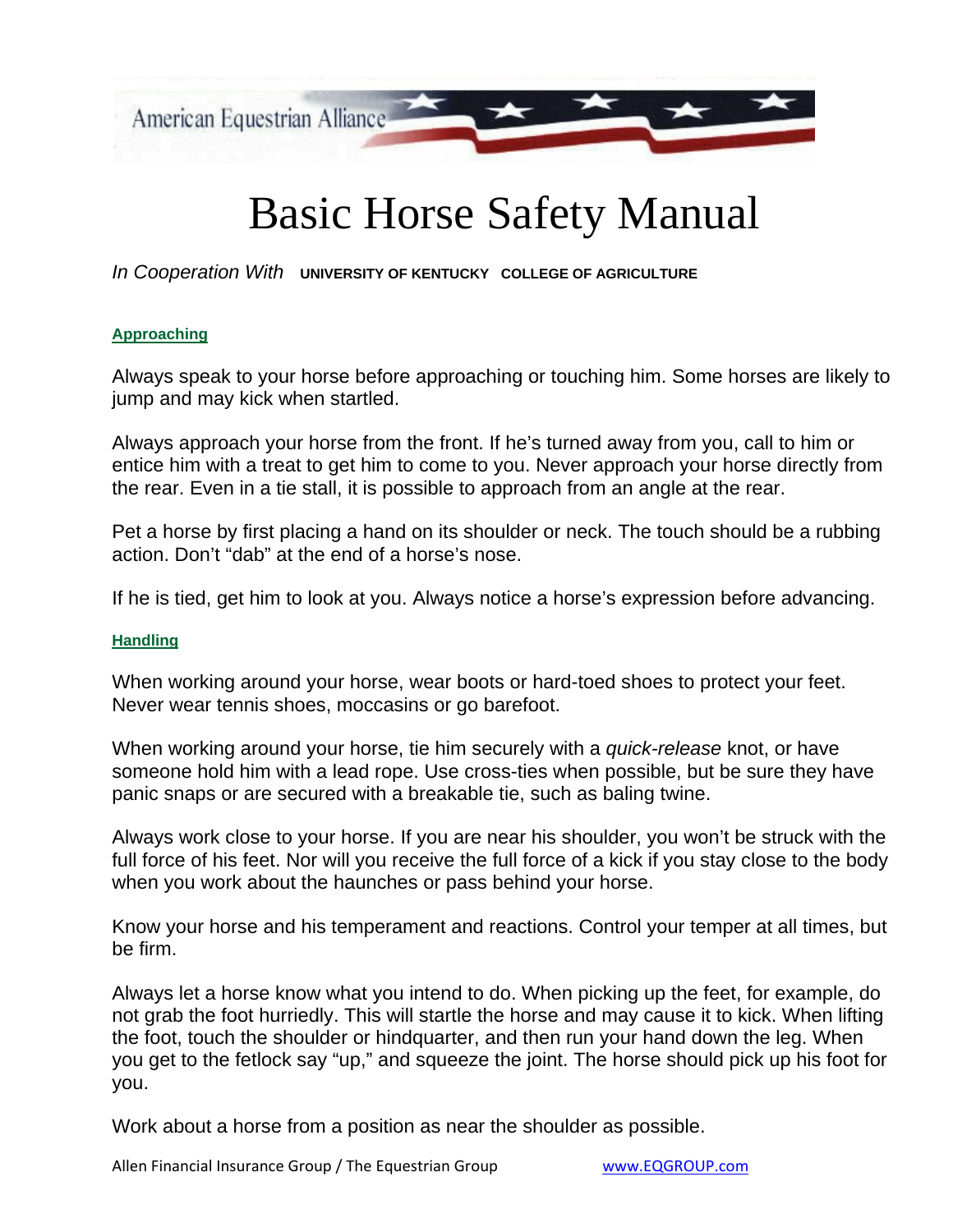Never stand directly behind a horse or directly in front of him. To work with its tail, stand off to the side, near the point of the buttock, facing to the rear. Grasp the tail and draw it around to you.

Be calm, confident, and collected around horses. A nervous handler can make a nervous horse.

Do not drop grooming tools under foot while grooming. Place them where you will not trip on them and the horse will not step on them.

Don't tease your horse. Teasing may cause it to develop dangerous habits for the rest of its life. Avoid feeding the horse treats from your hand frequently.

Punish a horse only at the instant it disobeys. If you wait, even for a minute, it will not understand why it is being punished. Punish without anger, or your punishment may be too severe. Never strike a horse about its head.

Be sure your turnout area has been checked for old machinery; broken boards and nails; poisonous plants; and wild cherry, red maple, or black walnut trees. Fences should be checked frequently for loose nails, broken sections, and loose wire.

If it is necessary to leave a halter on a loose horse, the halter must be a breakaway type. You can make a breakaway halter by using a piece of baling twine or by replacing the crown piece with a section of an OLD, lightweight leather belt.

If the halter is too loose, the horse may catch a foot in it, especially if he is trying to scratch his head with a hind foot. A loose halter may catch on fence posts or other pasture objects. Some halter materials will shrink if they get wet, so be sure to check the fit.

#### **Leading**

When leading your horse, walk beside him—not ahead or behind. A position even with the horse's head or halfway between the horse's head and its shoulder is considered safest.

Always turn the horse away from you and walk around it.

Use a long lead shank and both hands when leading. If the horse rears up, release the hand nearest to the halter so you can stay on the ground.

It is customary to lead from the left (near side), using the right hand to hold the lead, near the halter. The excess portion of the lead should be folded, figure-eight style. When leading, extend your right elbow slightly toward the horse. If the horse makes contact with you, its shoulder will hit your elbow first and move you away from it. Your elbow can also be used in the horse's neck to keep the head and neck straight as well as to prevent the horse from crowding you. A horse should be workable from both sides, even for mounting and dismounting.

#### **The horse is stronger than you, so don't try to out-pull him.**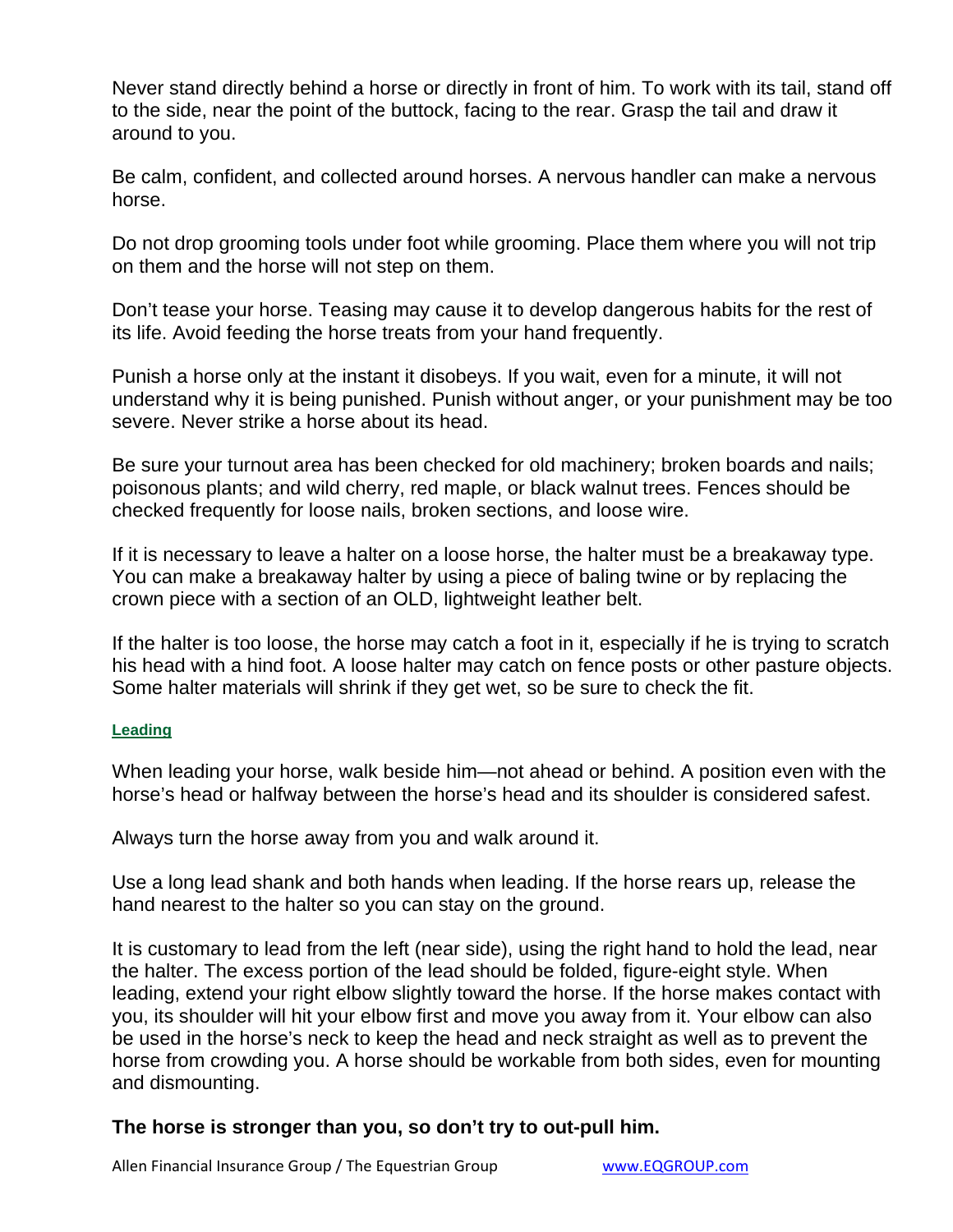Never wrap the lead shank or reins around your hand, wrist, or body. A knot at the end of the lead shank aids in maintaining a secure grip when needed for control. Never drape a lead shank or reins across your shoulders or neck.

Don't wear jewelry around horses. Rings can cut deeply into fingers, and bracelets can get caught in reins or lead lines. Dangling earrings are particularly dangerous.

Be extremely cautious when leading a horse through a narrow opening, such as a door. Be certain you have firm control and step through first. Step through quickly and get to one side to avoid being crowded.

At any time you are dismounted or leading the horse, the stirrup irons on an English saddle should be run up or dressed. Be cautious of the stirrups of a Western saddle, which can catch on objects.

Use judgment when turning a horse loose. Lead completely through the gate or door, and turn the horse around facing the direction from which you just entered. Then release the lead shank or remove the halter or bridle. Avoid letting a horse bolt away from you when released. Good habits prevent accidents.

Avoid use of excessively long lead ropes so as to prevent you from becoming entangled. Watch the coils when using lariats or lunge lines.

#### **Tying**

Know and use the proper knots for tying a horse. Two basic knots every horseman should know are:

**Quick release knot**—should be used whenever you tie a horse with the halter rope. This knot allows you to release the horse quickly if the horse gets into trouble.

**Bowline knot**— should be used when tying a rope around the horse's neck. The loop will not tighten up and the knot will not slip.

Tie your horse far enough away from strange horses so they cannot fight.

Tie a safe distance from tree limbs or brush to prevent the horse from becoming entangled.

Tie your horse with a rope long enough to allow comfortable movement but short enough to avoid becoming tangled or getting a foot over the rope.

Never tie your horse by the reins as he may pull back and break the reins or injure his mouth. Always use a halter.

Be sure to tie to an object that is strong and secure to avoid the danger of breaking or coming loose if the horse pulls back. Never tie below the level of the horse's withers. Tie to a post set in the ground, not to a rail on a fence. If a horse has broken loose once, he is more likely to pull back again.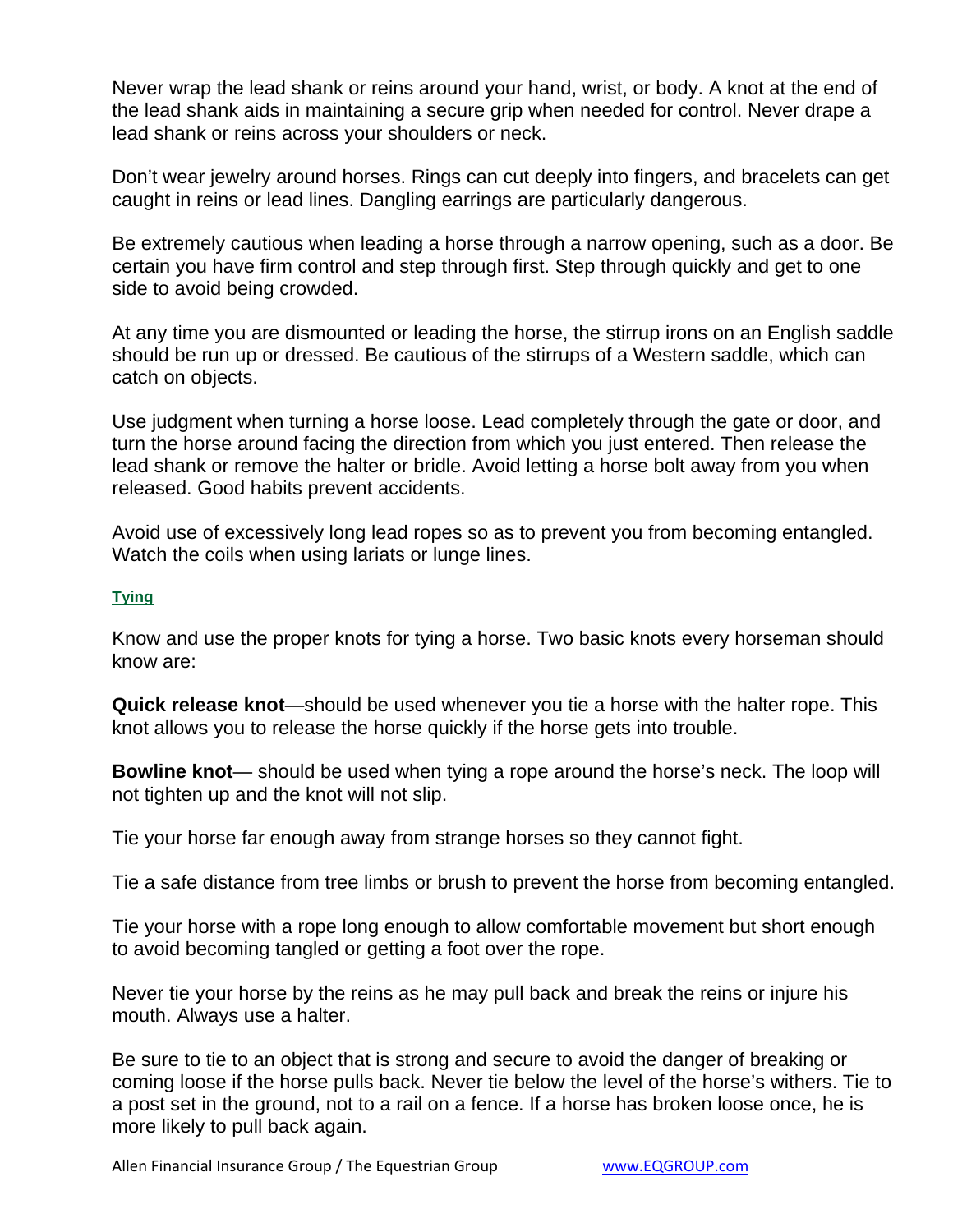#### **Saddling**

#### **Western**

Carefully check horse and tack before saddling. Make sure all stitching is secure and the blanket is clean. Be sure the horse's back and the girth area are clean.

Place the off-side cinches and the right stirrup over the seat. Stand with your feet well back in the clear, and reach forward when saddling.

Swing the Western saddle into position easily—not suddenly. If you drop the saddle down quickly or hard, it may scare the horse.

Go to the off side of the horse and gently let the stirrup and cinches down. Don't let them hit the horse on the belly or the leg.

When using a Western double-rigged saddle, remember to fasten the front cinch first. Unfasten the rear cinch first when unsaddling. Pull the cinch up slowly when tightening. Don't cinch too tightly at first. Tighten just before mounting. Then, walk and turn the horse before mounting.

Fasten accessory straps (tie-downs, breast collars, martingales, etc.) after the saddle is cinched. Unfasten them first when unsaddling.

The back cinch should not be so loose that your horse can get a hind leg caught between the cinch and its belly, or so tight that it irritates the horse.

Check the cinch three times:

- After saddling.
- Just before mounting.
- After riding a short distance.

### English

Carefully check the horse and tack before saddling. Make sure all stitching on the stirrup leather, billet straps, and girth buckles is secure.

Check the pad to be sure that it is clean.

The stirrup safety bar should be down. The stirrups should be run up before placing the saddle on the horse's back. The girth should be across the seat.

Stand with your feet well back from the horse and reach forward when saddling.

Place the pad high on the withers, then slide it backward onto the back. This smooths the horse's hair.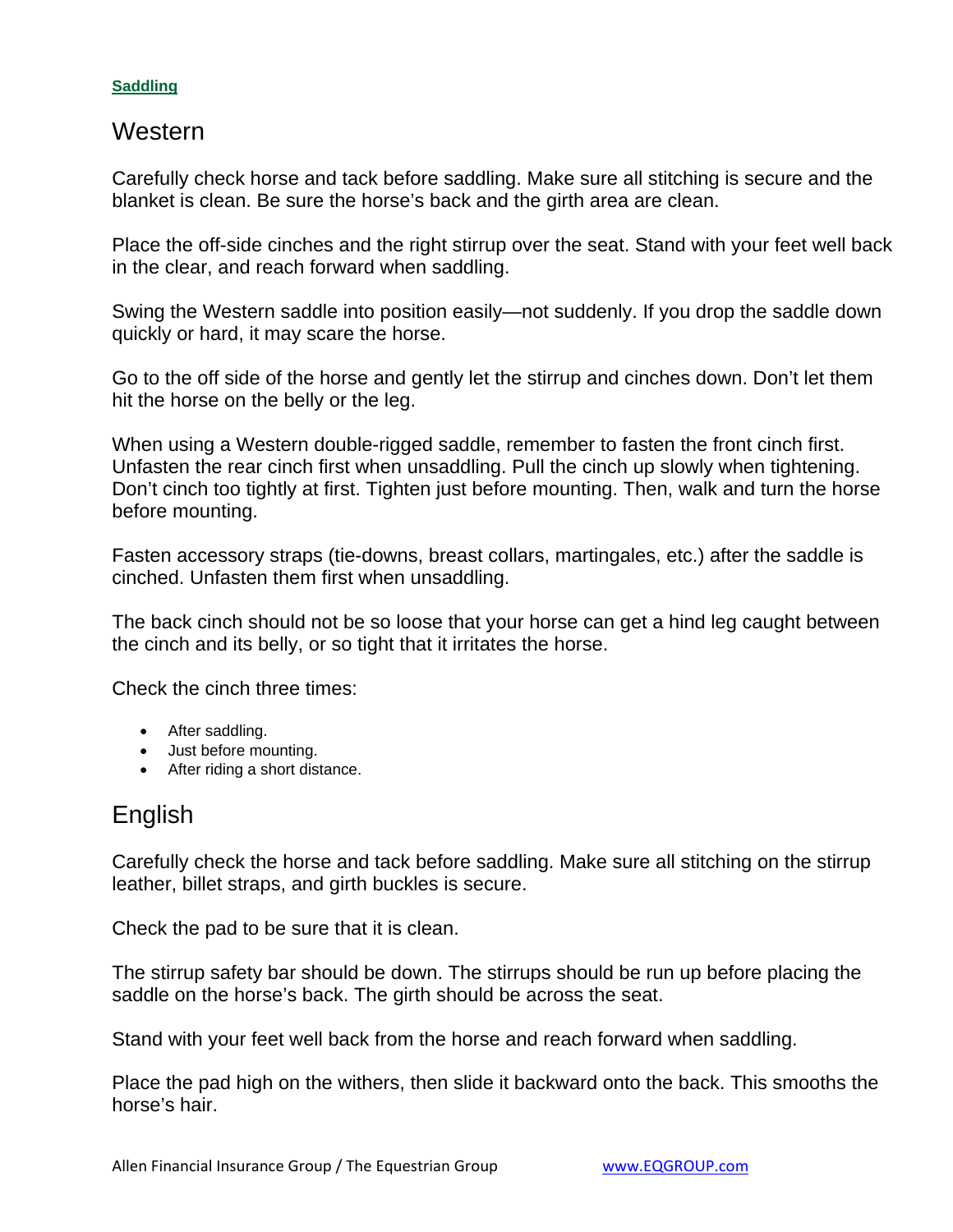Check the girth three times:

- After saddling.
- Just before mounting.
- After riding a short distance.

## **Bridling**

Always untie your horse before removing the halter. Stand in close just behind and to one side (preferably on the left side) of the horse's head. Handle the horse's ears carefully.

Keep control of the horse when bridling by re-fastening the halter around the neck.

Be careful not to bang the horse's teeth when bridling or unbridling. Ask your horse to open his mouth by putting one or two fingers in the corner of his mouth.

Be sure the bridle is properly adjusted to fit the horse before you ride:

- Check the bit—there should be one or two wrinkles at the corners of the mouth.
- The throatlatch should be adjusted so that you can insert three fingers between it and the horse's jaw.
- The cavesson (if used) should be relatively tight. You should be able to insert only one finger between the cavesson and the nose.
- The curb chain (if used) should be flat and not twisted. You should be able to insert two fingers between the chain and the horse's chin groove.

Never let your horse eat when wearing a bridle. He may step on the reins or get his feet tangled in them. Also hay or grass may get caught in the bit and injure his mouth.

#### **Mounting and Dismounting**

Never mount or dismount a horse in a barn or near fences, trees, or overhanging projections. Sidestepping and rearing mounts have injured riders who failed to take these precautions.

A horse should stand quietly for mounting and dismounting. To be sure the horse stands, you must have light control of its head through the reins.

English riders should "run up" the stirrups on English saddles immediately upon dismounting. The dangling stirrup may startle or annoy the horse. It is possible for the horse to catch a cheek of the bit or even a hind foot in a dangling stirrup iron when he is going for a fly. A dangling stirrup can also be caught on doorways and other projections while the horse is being led.

After running up the stirrups, English riders should immediately bring the reins over the horse's head. In this position, the reins can be used for leading.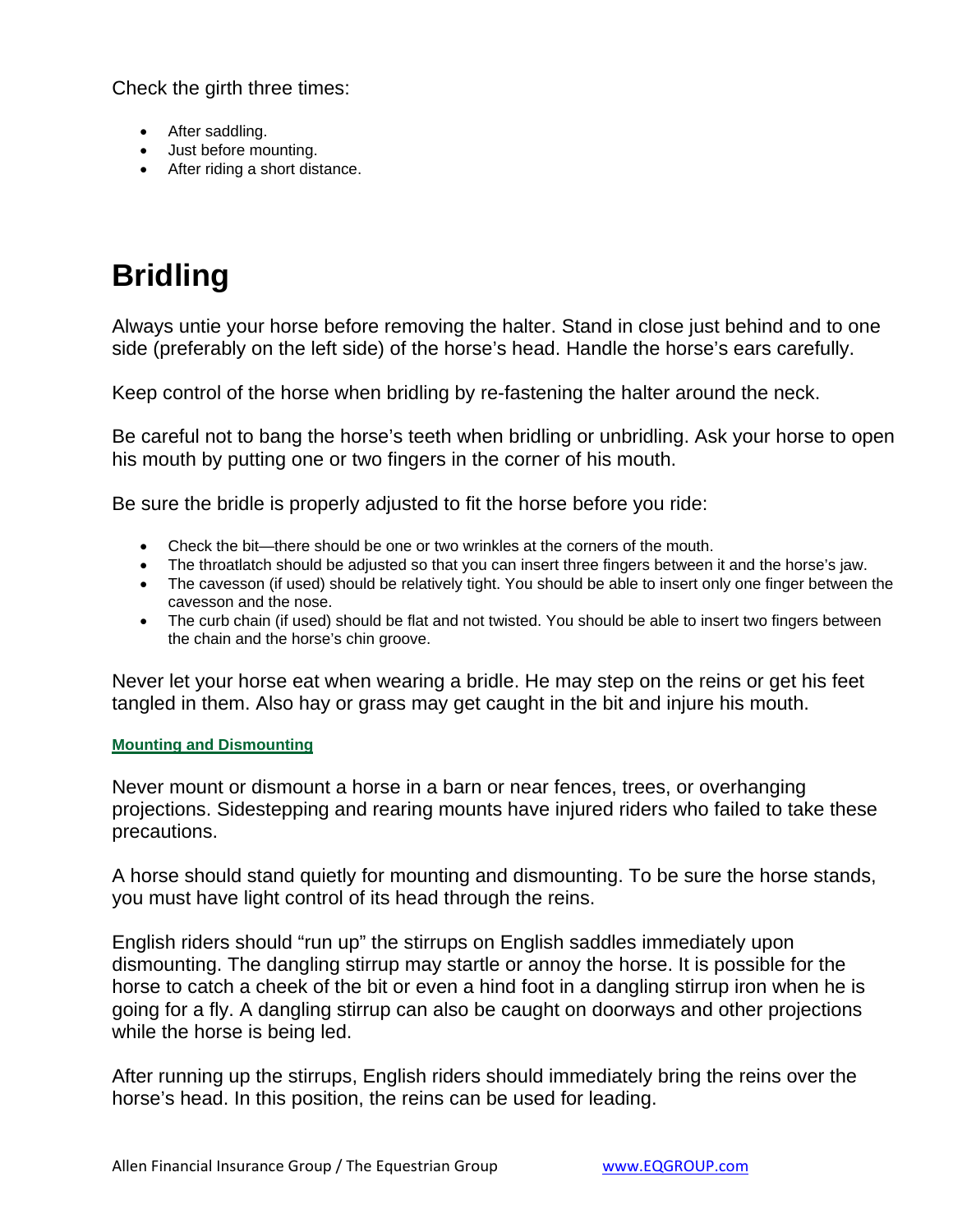Western riders should also bring the reins forward for leading immediately after dismounting.

#### **Headgear**

Medical studies show that the most common riding-related injuries are to the head. Many of these could be prevented or made less severe by the wearing of protective headgear.

Protective headgear is a hat that stays on during a fall (not one that hits the ground before the rider). Protective hats cannot be pierced by a sharp object and have extra padding inside to protect riders from concussion.

There are protective riding hats available for both Western and English riders. Wear protective headgear that carries the appropriate approval. These hats have been shown to be effective in preventing head injuries.

## **Riding**

When riding, wear boots with proper heels to prevent your feet from slipping through the stirrups. Always wear protective headgear, properly fitted and fastened.

Keep your horse under control and maintain a secure seat at all times. Horses are easily frightened by unusual objects and noises.

Until you know your horse, confine your riding to an arena or other enclosed area. Ride in open spaces or unconfined areas only after you are familiar with your horse.

When your horse becomes frightened, remain calm, speak to it quietly, steady it, and give it time to overcome its fear.

Hold your mount to a walk when going up or down a steep hill.

Allow a horse to pick his way at a walk when riding on tough ground or in sand, mud, ice, or snow where there is danger of your horse slipping or falling.

Don't fool around. Horseplay is dangerous to you and to your friends, as well as to others who may be nearby.

Never ride your horse with just a halter. Halters don't give you enough control. Use a bridle.

Try to avoid paved or other hard-surfaced roads. Walk the horse when crossing paved roads.

If you must ride along the road, ride on the shoulder and follow the rules of the road. Get a Driver's Manual from your Department of Motor Vehicles. These rules vary from state to state.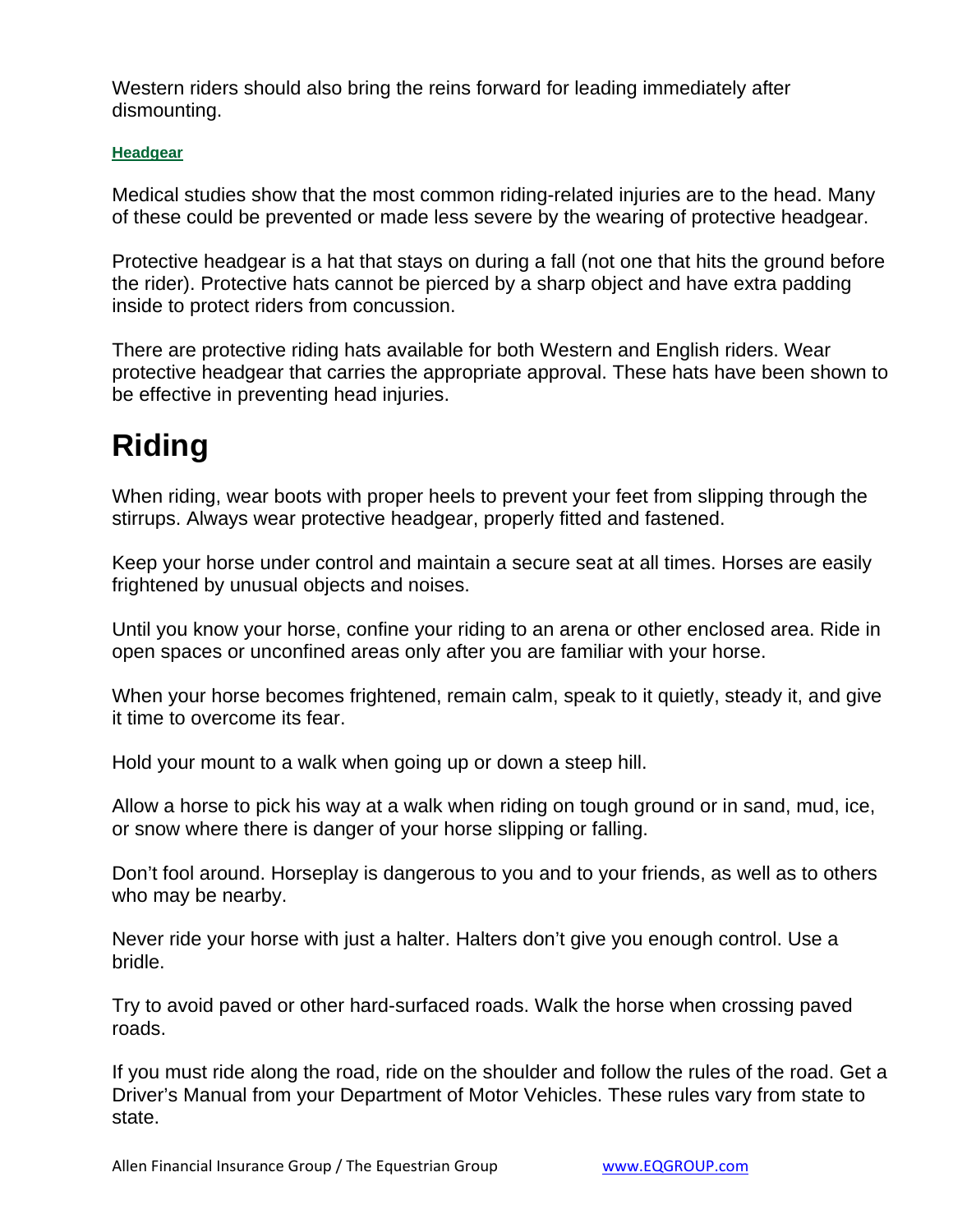Never rush past riders who are proceeding at a slower gait, as it startles both horses and riders and frequently causes accidents. Instead, approach slowly, indicate a desire to pass, and proceed cautiously on the left side.

Ride abreast or stay a full horse's length from the horse in front to avoid the possibility of being kicked. You can tell if the distance is safe by looking through your horse's ears. You should be able to see the hind heels of the horse in front of you.

Don't let a horse run to and from the stable. Walk the last distance home.

If you use spurs, be sure your legs are steady enough that you don't touch the horse with the spurs by mistake. If you're not sure, don't wear them.

When your horse is frightened and tries to run, turn him in a circle and tighten the circle until he stops.

A red ribbon tied into the tail indicates a kicker, so stay back.

Dogs and horses are not always good companions. Keep your dog under control at all times.

### **Riding at Night**

Riding at night can be a pleasure, but it must be recognized as being more hazardous than daytime riding. Walk the horse; fast gaits are dangerous.

If it is necessary to ride at night on roads or highways, wear light-colored clothing, and carry a flashlight and reflectors. Check your state regulations for details.

Select riding locations with care. Choose controlled bridle paths or familiar, safe, open areas.

### **Trailering**

Trailering should be done with two people if at all possible.

Be sure the ground area behind and around the truck or trailer affords safe footing before loading or unloading.

Be sure the trailer is level and steady and doesn't move as the horse tries to enter. Place chocks behind the wheels to keep trailer steady.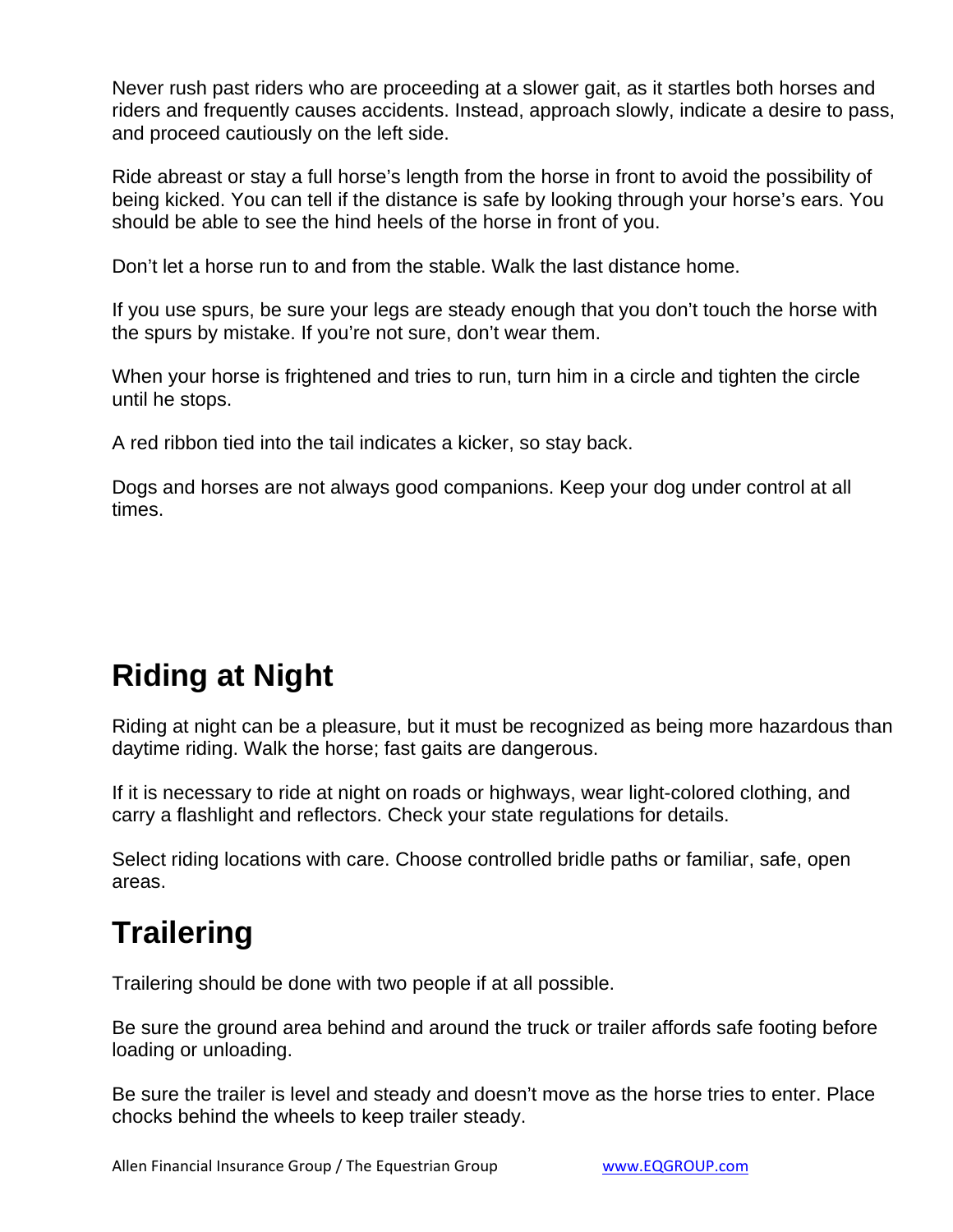Remove the bridle, saddle, and other equipment before loading. Use your halter and a good sturdy lead shank (at least 5 feet) made of cotton rope. Don't use nylon shanks—they can be dangerous if your horse pulls back.

Always wrap your horse's legs. Be sure the bandages extend over the coronary bands onto the hoof and that they cover the heel area.

If you have trouble loading or unloading, get experienced help.

Secure the butt chain or bar as soon as the horse is in the trailer and always before tying the horse. Use care when reaching for the chain.

Opinions vary on hauling a horse tied or loose. If you tie, allow a sufficient length of rope so the horse can move his head for balance and comfort but keep it tight enough that he cannot get in trouble or get to the horse next to him.

Always tie with a quick-release knot, or use panic snaps on the ties.

When hauling only one horse in a two-horse trailer, load the horse on the driver's side. Try to distribute the weight of the load evenly. When hauling two horses in a two-horse trailer, load the heavier horse on the driver's side. Use rubber mats for secure footing. By using 3 inches of bedding (shavings, straw, or sand), you can cushion bumps and reduce concussion on your horse's legs.

Always speak to a horse that is in a truck or trailer before attempting to handle it. Check your trailer regularly for the following:

- Rotting or weakened floor boards.
- Rusted and weakened door hinges.
- Cracked hitch welds.

When having the trailer serviced, ask the mechanic to check the spring shackles and wheel bearings.

The trailer should be of sufficient height to give the horse ample neck and head room. Remove or cover any protruding objects.

When driving, always observe the following:

- Double check all the connections (lights, brakes, hitch, and safety chains).
- Be sure all doors are secured.
- Drive carefully. Make turns slowly. Start and stop slowly and steadily.
- Look far ahead to avoid emergencies. Drive defensively.

Never throw lighted cigarettes or matches from a car or truck window. They could either start a fire in the area, or the wind could suck them into the trailer.

Check the horse and trailer hitch at every stop before continuing.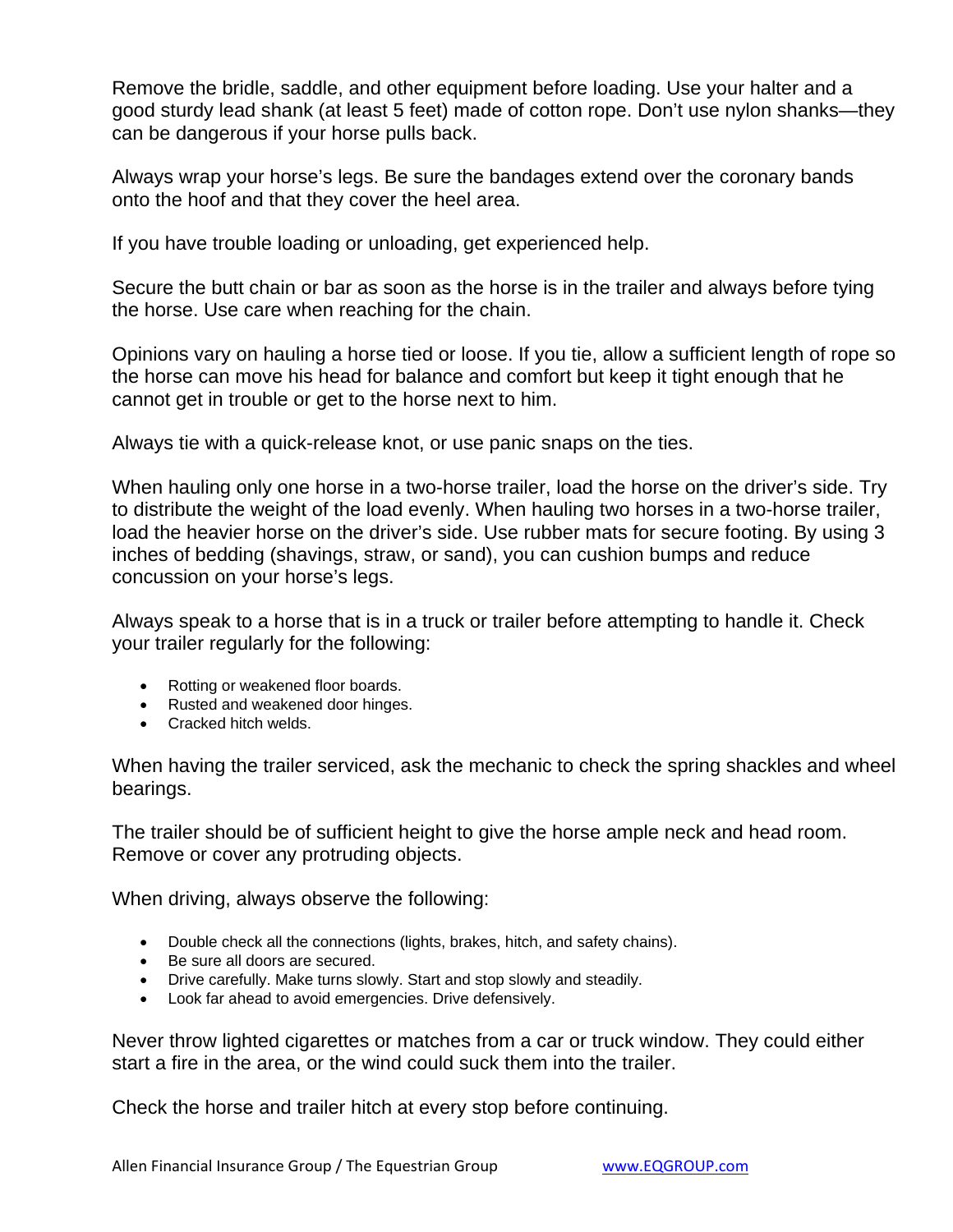Horses are like people—some get sick from motion. Adjust the feeding schedule to avoid traveling immediately after feeding. Feed smaller amounts more often if necessary.

Watch your feet and fingers when dropping the tailgate.

Never undo the butt chain or bar before you untie your horse at its head. The horse may try backing out as soon as the tailgate is down.

Use caution to back the horse out of the trailer straight and slightly toward the center ramps so that he doesn't catch a leg in the door springs.

If there are two horses in the trailer, have someone stand by the head of the second horse while the first one is backed off the trailer so that he doesn't think that he is free to back off also.

Walk the horse to restore circulation before putting him in a stall, especially after a long haul.

When the trailer is disconnected and parked, be sure to place chocks behind the wheels. Never load a horse in an unhitched trailer.

## **Trail Riding**

Ride a well-mannered horse. Excessive speed on the trail is unsafe. Ride at safe gaits.

Avoid overhanging limbs. Watch the rider ahead so a limb pushed aside doesn't snap back and slap you or your horse in the face.

Starting with the leader of a group, every second rider should warn those behind of dangers such as broken glass, low branches, poor footing, holes, etc.

If a rider falls off and the horse runs away, do not chase him. Halt and wait as he may return to the group. If he does not return, send one rider quietly to catch him.

### **Fire Safety—Plan Ahead**

*Put the phone number for the fire department by each phone.*

*Be sure you have adequate and appropriate fire-fighting equipment for your barn. Ask your fire department for recommendations. Know how to use them.*

*Know where large quantities of water can be obtained (farm ponds or swimming pools). Have adequate water outlets with horses in the barn.*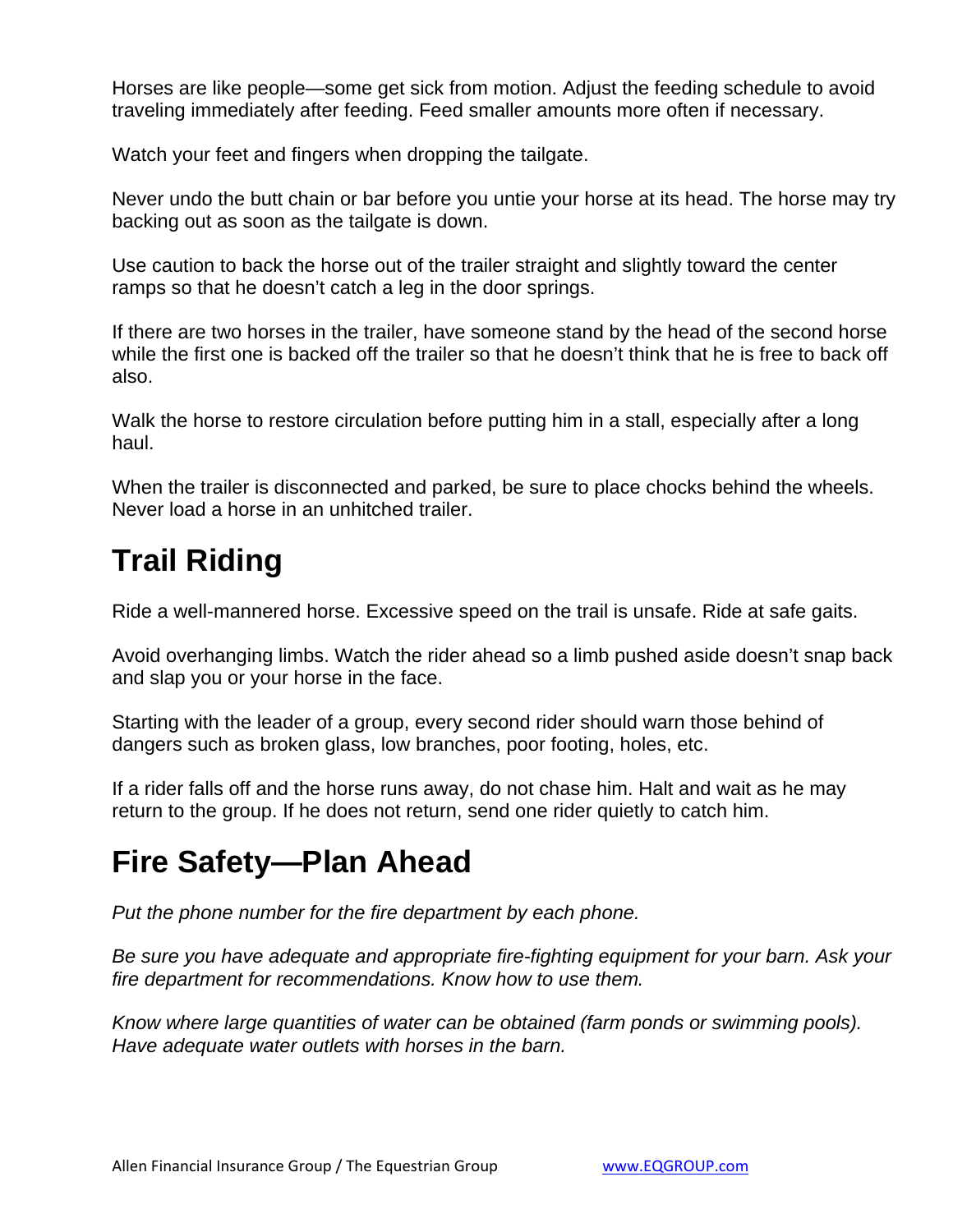*Install smoke detectors or heat detectors and connect them to a high-decibel resonant horn so that you can hear it. Clean the detector frequently because heavy dust and bugs can deactivate the alarm.*

*Know the location of electrical master switches.*

*Keep a halter and lead rope by each stall. Never lock stall doors.*

*Have fire drills several times a year to practice getting the horses out of the barn and so everyone knows what to do.*

*Have a supply of empty feed sacks available for blindfolds. Wet the sacks in the water bucket in each stall before using.*

*Know where you will secure the horses if you have to evacuate the barn.*

### Fire Prevention Measures

#### **No smoking in the barn.**

*Clean up all debris and properly dispose of it. Never leave loose hay or straw in aisles.*

*Store feed, hay, straw, or shavings in a separate building away from the barn. If this is not possible, be sure your loft is well ventilated and that the hay is properly cured—don't store "heavy" bales.*

*Check hay for warm spots. If hay temperature is noticeably warmer than when it was put in, watch it closely. If the temperature reaches 150°F, take the hay out and divide it into small, shallow stacks.*

*Oily rags should be disposed of immediately after use. Don't store flammable materials (paint, gasoline, etc.) in the barn.*

*Check all electrical wiring for frayed ends, double-up extension cords, etc. Get them fixed immediately. Never use lightweight extension cords—buy the heavy-duty cords. If a fuse blows, check for shorts and other faults. Always use the correct size fuse. All electrical wiring should be encased in metal conduit and electrical boxes.*

*Inspect all motors, heaters, and electrical devices frequently.*

*Establish ongoing and effective rodent control programs—rats do chew wires.*

*Keep aisles clear of equipment, etc.*

*Ideally, all barns should be constructed of noncombustible materials. If you are building a new barn, look for pressure-treated wood so it will burn more slowly.*